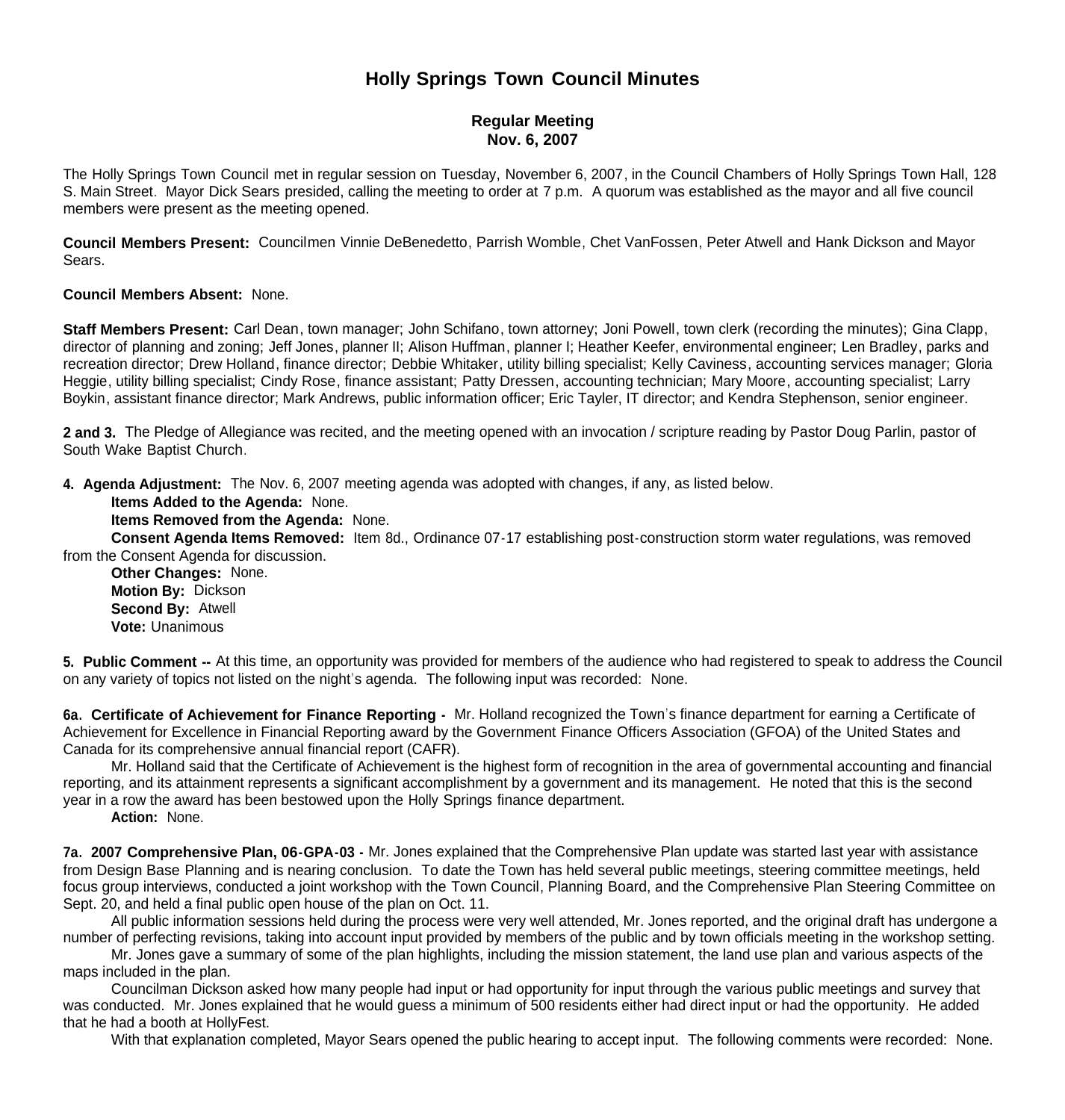Councilman DeBenedetto thanked the staff for its work. He said he had concerns that he would like to see addressed: the plan provides population projections through 2011, but he would like to see the population projections through 2035 that were recently forwarded to the Capital Area Metropolitan Planning Organization; he said he would like to see a build-out analysis, rather than its being performed later; he would like to see environmental development addressed, if not in the Comp Plan, then in the town's zoning regulations; and he would like to see transportation addressed.

He said he would like to see these things addressed in the final draft of the Comp Plan before he would feel comfortable taking action.

In response, Mr. Jones said that while he agrees with Councilman DeBenedetto that some of his topics would make the plan better, the document is a living document that will evolve as the town moves forward. He said it is staff's perspective that the Comp Plan as presented is a good, strong starting point.

Councilman Atwell pointed out that such things as the UDO and the Town's Parks and Recreation Master Plan, Pedestrian Plan, Thoroughfare Plans, etc. are all separate documents that are tied to the Comp Plan but are not necessarily included in the same document.

Councilman Womble asked how long it would take to implement the Comp Plan, and he asked about the population projections.

Mr. Jones said difference parts of the Comp Plan will take longer than others to implement. Population projections are made in several different ways, and he said the Comp Plan would be constantly adjusted to reflect the most current trends.

There being no input, the public hearing was closed.

 **Action:** The Council approved a motion to adopt Resolution 07-41 enacting 06-GPA-03: Vision Holly Springs: Town of Holly Springs Comprehensive Plan as presented Oct. 15, 2007 with corrections as presented and authorizing staff to make formatting and minor editing corrections as needed.

**Motion By: VanFossen** 

# **Second By:** Atwell

 Discussion: Councilman DeBenedetto offered a motion amendment to defer action until the information he requested was incorporated into the plan.

 **Vote:** The motion carried 3-2. Councilmen VanFossen, Atwell and Dickson voted for the motion. Councilmen DeBenedetto and Womble voted against.

 *A copy of Resolution 07-41 is incorporated into these minutes as an addendum page. Vision Holly Springs: The Town of Holly Springs Comprehensive Plan is on file in the Department of Planning & Zoning.*

**8. Consent Agenda:** The Council approved a motion to approve all remaining items on the Consent Agenda. The motion carried following a motion by Councilman Dickson, a second by Councilman Atwell and a unanimous vote. The following actions were affected:

8a. Minutes - The Council approved minutes of the Council's regular meetings held on Sept. 4 and Sept. 18, 2007.

 8b. Resolution 07-39 – The Council adopted Resolution 07-39 directing the town clerk to investigate the sufficiency of annexation petition A07- 06 and setting a public hearing on the question of annexation for Tuesday, Nov. 20, 2007. *A copy of Resolution 07-39 is incorporated into these minutes as an addendum page.*

 8c. Resolution 07-40 – The Council adopted Resolution 07-40 declaring a 1994 Ford Crown Victoria surplus to the needs of the town. *A copy of Resolution 07-40 is incorporated into these minutes as an addendum page.*

8d. Ordinance 07-17 – This item was removed from the Consent agenda for discussion during Agenda Adjustment.

 8e. Budget Amendment \$35,000 – The Council adopted an amendment to the FY 2007-2008 budget in the amount of \$35,000 for the acquisition of land to extend Earp Street. *A copy of the budget amendment is incorporated into these minutes as an addendum page.*

8f. Forest Springs Off-site Outfall Project Budget - The Council adopted an amendment to the Forest Springs Off-site Outfall Project Budget in the amount of \$44,620 to cover right of way, easement and other costs of the project. *A copy of the budget amendment is incorporated into these minutes as an addendum page.*

8g. Budget Amendment, \$1,235 – The Council adopted an amendment to the FY 2007-2008 budget in the amount of \$1,235 to accept insurance proceeds for the repair of a damaged ambulance. *A copy of the budget amendment is incorporated into these minutes as an addendum page.*

8h. Holly Springs Planning Week– The Council acknowledged Nov. 5 through 9, 2007 as Town of Holly Springs Planning Appreciation Week.

 8i. Veterans Park Parking Schematics – The Council approved a revised Veterans Park parking schematic, which is incorporated into these minutes as an addendum page.

**8d. Ordinance 07-17, Post-Construction Storm Water Regulations** – Ms. Keefer explained to the Council that the North Carolina Division of Water Quality responded after agenda packets were distributed with suggested text changes to proposed Ordinance 07-17 establishing postconstruction storm water regulations. She explained the minor verbiage adjustments and asked the Council to approve the ordinance in its amended form.

Action: The Council approved a motion to adopt Ordinance 07-17 establishing post-construction storm water regulations, as amended. **Motion By:** VanFossen

# **Second By: DeBenedetto**

**Vote:** Unanimous.

 *A copy of Ordinance 07-17 in its final form is incorporated into these minutes as addendum pages.*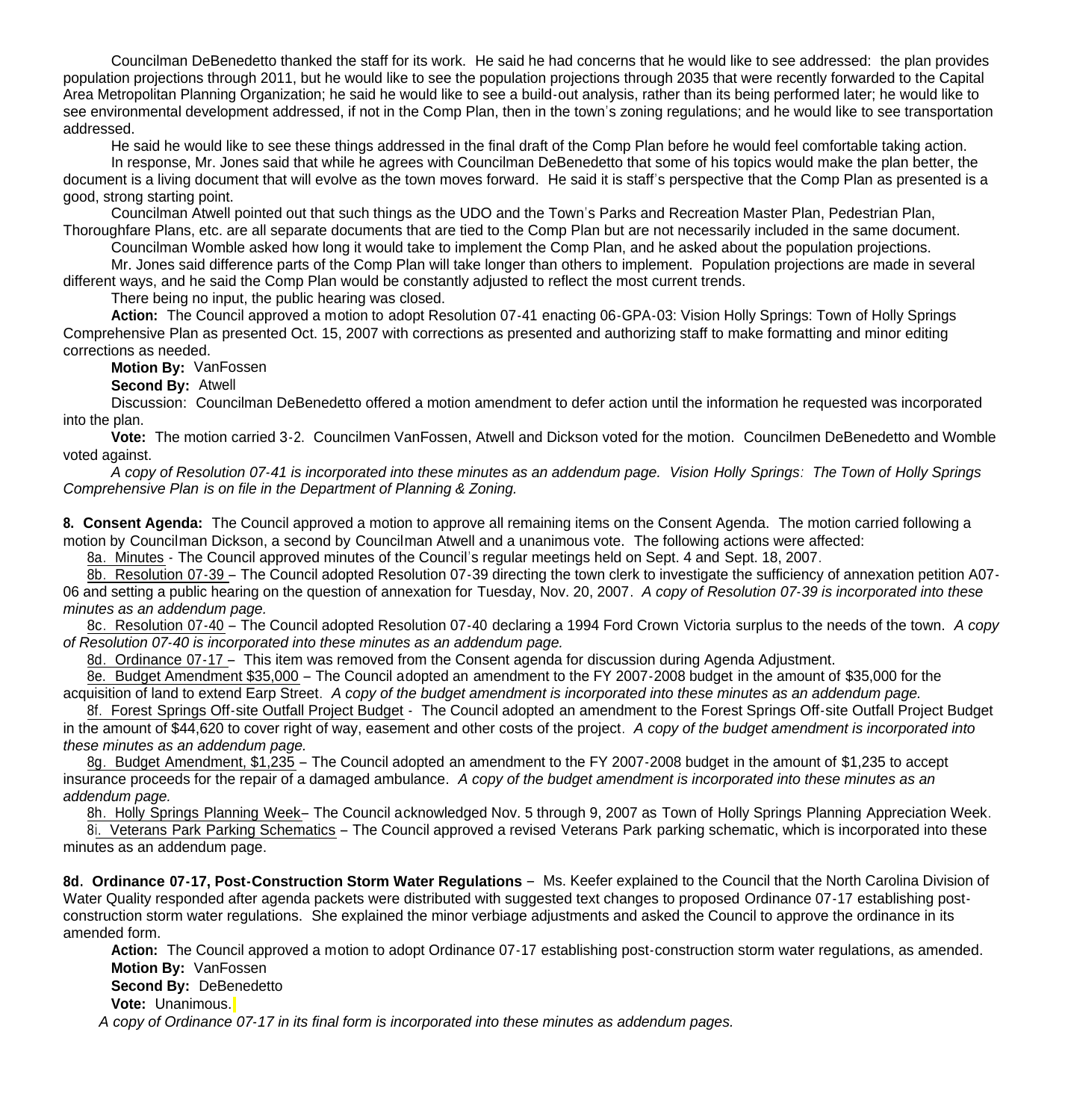**9a. 07-MAS-02, Duncan Ridge, Phase 4** – Ms. Huffman said the Town has received an application for the subdivision of 23.93 acres that are being proposed as Phase 4 of Duncan's Ridge Subdivision, located on Duncan Cook Road. The subject property is zoned R-30, allowing for a minimum lot size of 30,000 square feet, and the applicant proposes to subdivide the property into 12 lots.

She said the property is located on the southern most tip of the town's ETJ. There is no water or sewer to the site.

 Ms. Huffman said the developer proposes to develop this phase of the subdivision as previous phases of Duncan's Ridge with lots served by community/individual wells and individual septic tanks and without connecting to the Town's services. The developer also requests that he not be required to annex the property into town, install sidewalks, or install the roadway for the creek crossing. Instead of the creek crossing, the developer would like to dedicate the right-of-way for the future creek crossing and connection of the subdivisions if such a connection is deemed necessary in the future.

 Ms. Huffman said the waivers that have been requested went before the Technical Review Committee earlier that afternoon. She reported that the TRC was in agreement with the developer's requests.

 **Action #1:** The Council approved a motion to make and accept the findings of fact to be recorded in the minutes for a waiver of regulations of UDO Section 7.07 C. Sidewalks, 7.08D & E Lot Design, Street Design and Utility Design for Petition #07-MAS-02 for Duncan's Ridge Phase 4 to allow the developer a waiver from requirements to provide sidewalk and connection to town utility services as submitted by Mauldin-Watkins Surveying, P.A., project number 2888, dated revised 09/25/2007.

- 1. The granting of the waiver will not be detrimental to public safety, health or welfare or injurious to other property;
- 2. Conditions upon the request for a waiver are unique to the property for which a waiver is sought and are not applicable generally to other property;
- 3. Because of the particular physical surroundings, shape or topographical conditions of the specific property involved, a particular hardship to the owner would result, as distinguished from a mere inconvenience, if the strict letter of these regulations is not carried out;
- 4. The waiver will not contravene the provisions of this UDO or the Comprehensive Plan; and
- 5. Where the waiver impacts on the design, construction or maintenance obligations of public facilities, that the appropriate public agency has reviewed and approved the proposed development in writing and the subdivider has submitted a copy of such approval.

**Motion By:** VanFossen

**Second By:** DeBenedetto

**Vote:** Unanimous.

 **Action #2:** Having made the necessary findings of fact, the Council approved a motion to grant waivers of regulations of UDO Section 7.07 C. Sidewalks, 7.08D & E Lot Design, Street Design and Utility Design for Petition #07-MAS-02 for Duncan's Ridge Phase 4, to allow a waiver for the installation of sidewalks and the connection to Town of Holly Springs water and sewer as submitted by Mauldin-Watkins Surveying, P.A., project number 2888, dated revised 09/25/2007.

 **Motion By:** VanFossen **Second By:** DeBenedetto **Vote:** Unanimous.

 **Action #3:** The Council approved a motion to approve an Exception to the Regulations of Engineering Design and Construction Standards Section 3.02-E in association with Preliminary Plan #07-MAS-02 for Duncan's Ridge Phase 4, to allow the length of a dead-end road to exceed the maximum of 1,000 feet as submitted by Mauldin-Watkins Surveying, P.A., project number 2888, dated revised 09/25/2007 with the following condition:

a. Right-of-way dedication will be made for the road connection to Oliver Creek to allow for a connection in the future if needed.

 **Motion By:** VanFossen **Second By:** DeBenedetto

**Vote:** Unanimous.

 **Action #4:** The Council approved a motion to approve Preliminary Plan #07-MAS-02 for Duncan's Ridge Phase 4 as submitted by Mauldin-Watkins Surveying, P.A., project number 2888, dated revised 09/25/2007 with the following conditions:

1) The following items will be required with  $1<sup>st</sup>$  construction drawing submittal:

- a) A comprehensive drainage area map with calculations
- b) Provide minimum FFE 2' above 100-yr floodplain or backwater elevation for all lots adjacent to the floodplain.
- c) Riparian Buffer Homeowner education packet must be submitted with first erosion control plan submittal.
- 2) Within 10 business days of approval by the Town Council, revised plans will need to be submitted to address the following (unless otherwise approved with an exception or waiver by the Town Council)
	- a) The maximum allowable length of a cul-de-sac (or dead end street) is 1000', measured from the last point of alternate access within the subdivision. Please revise road layout to satisfy this requirement. *(Exception to Engineering Design and Construction Standards)*
	- b) Sidewalk along all streets *(Development Waiver)*
	- c) Show water line extension and service to all lots. *(Development Waiver)*